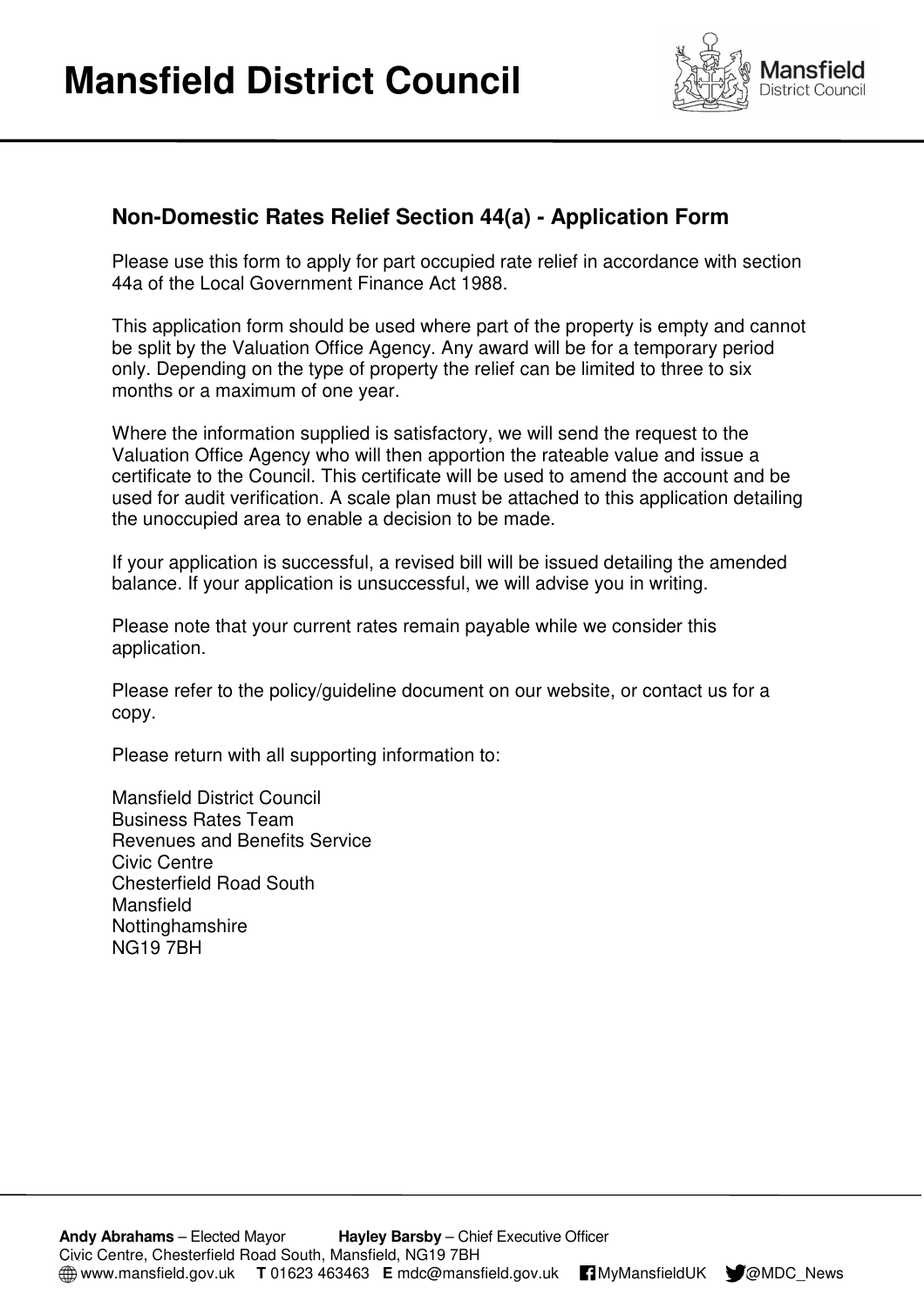|--|

| Address of rated |  |
|------------------|--|
| premises:        |  |
|                  |  |

| Correspondence<br>address:<br>(if different) | <br><br> |
|----------------------------------------------|----------|
|----------------------------------------------|----------|

| Owner details: |  |
|----------------|--|
|                |  |
|                |  |

| Description of rated                    |  |
|-----------------------------------------|--|
| premises:                               |  |
| (You will find this on the rate demand) |  |